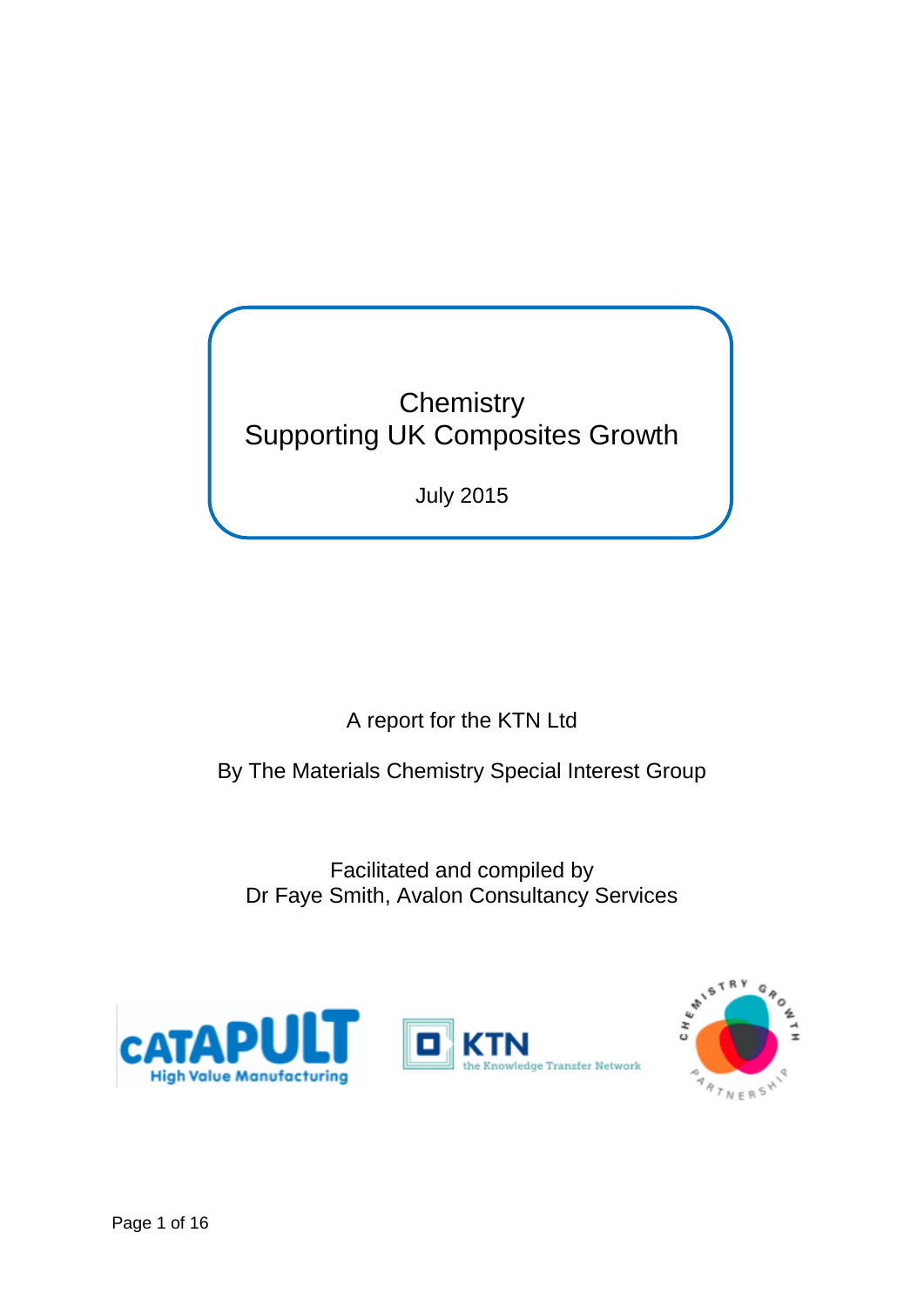# **Contents**

## <span id="page-1-0"></span>1. Executive Summary

This report describes conclusions from work to explore the expansion of the UK Composites strategy to include a Materials Chemistry contribution, and presents the process undertaken and the results obtained. It identifies needs and opportunities for chemistry R&D to address the challenge of accelerated materials design and development for composites through (1) a virtual "molecular design" stream, to exploit the latest advances in computational modelling of material properties and performance' in material design from nano to product scale, and (2) a Physical stream to develop technology, provide scientific underpinning and integrate the advances in multi-scale modelling with composite materials design. We propose the development of a programme of work, comprising both cross cutting chemistry themes and industry sector aligned activities from across the two streams.

The Materials Chemistry SIG make the following recommendations to KTN on how to progress this programme:

- KTN to take responsibility for development of a proposal for the programme of work, recognising that this role requires interaction with and support from other working groups and relevant funding bodies including EPSRC, Innovate UK and the STFC. First step should be an industry "materials chemistry" roadmap for composites
- KTN to facilitate engagement between the chemistry and the scientific computing communities to explore alignment with the molecular design stream and discuss development of a virtual program to facilitate composite material development. The issues of data and IP ownership should be considered and computing funding streams explored.
- KTN and CGP to work with the Automotive Council's Manufacturing Group to ensure that the chemistry requirement within the Affordable Composite Structures and Components proposal is well defined and supported.

Additional activities and approaches for consideration:

- Carbon fibre development and manufacture is a key UK industry priority and KTN should support cross-sector collaborative work (eg with HVM Catapult, UKTI) to facilitate development of UK proposals on affordable carbon fibre production for next generation product needs
- Facilitation of technology transfer and commercialisation of chemistry-enabled crosscutting technologies such as functional composites through cross sector communication.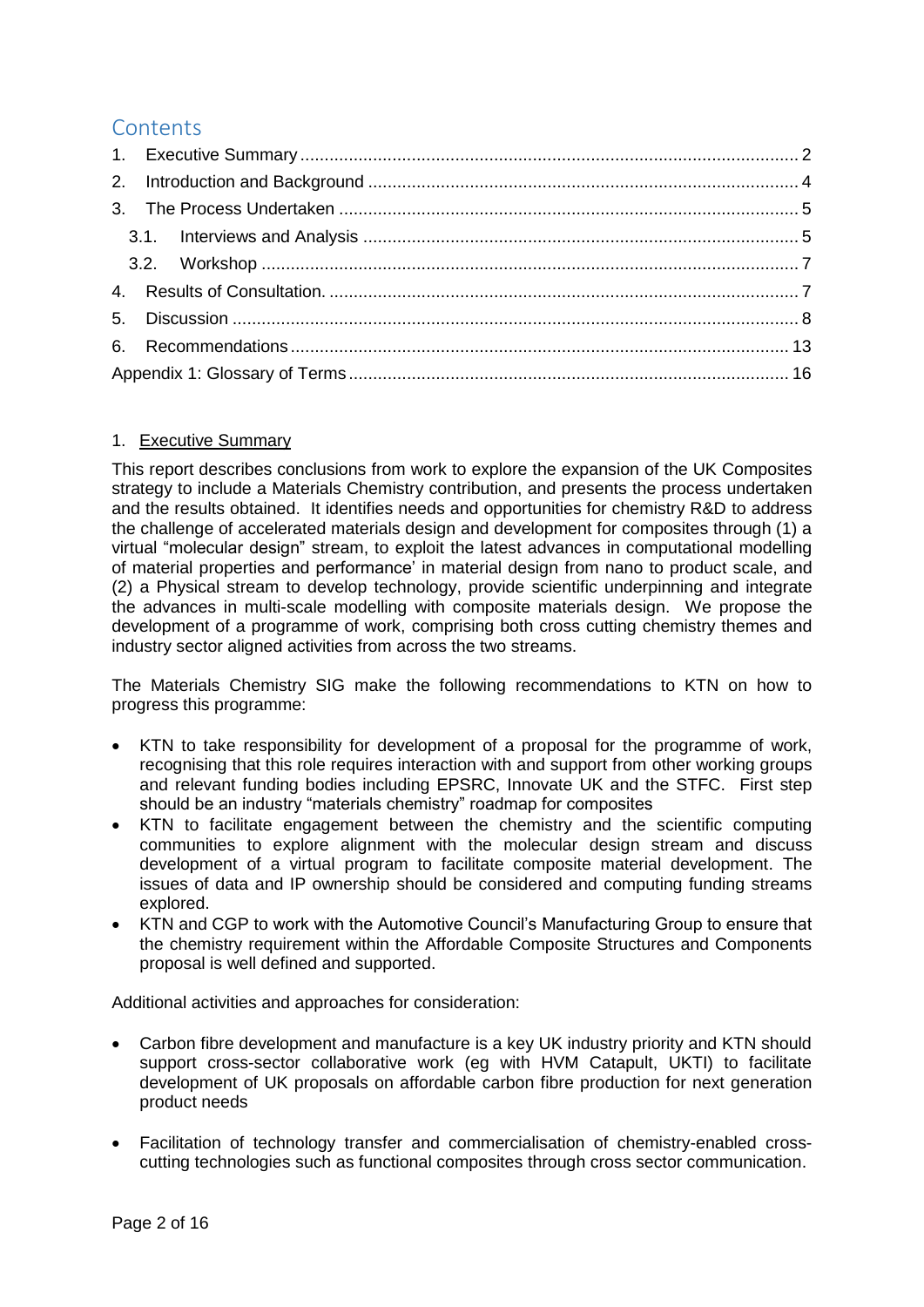- Work with High Value Manufacturing Catapult (National Composites Centre & CPI) to determine best fit with higher TRL R&D programmes
- NPL and the CLF's Regulations, Codes and Standards Working Group should be involved in the Characterisation theme.
- The CLF Technology Working Group Academic Group should be asked for support in any work to identify chemistry-enabled disruptive technologies for development.
- Supply chain development should recognise the difference in support required by companies of different sizes and at different stages of the supply chain.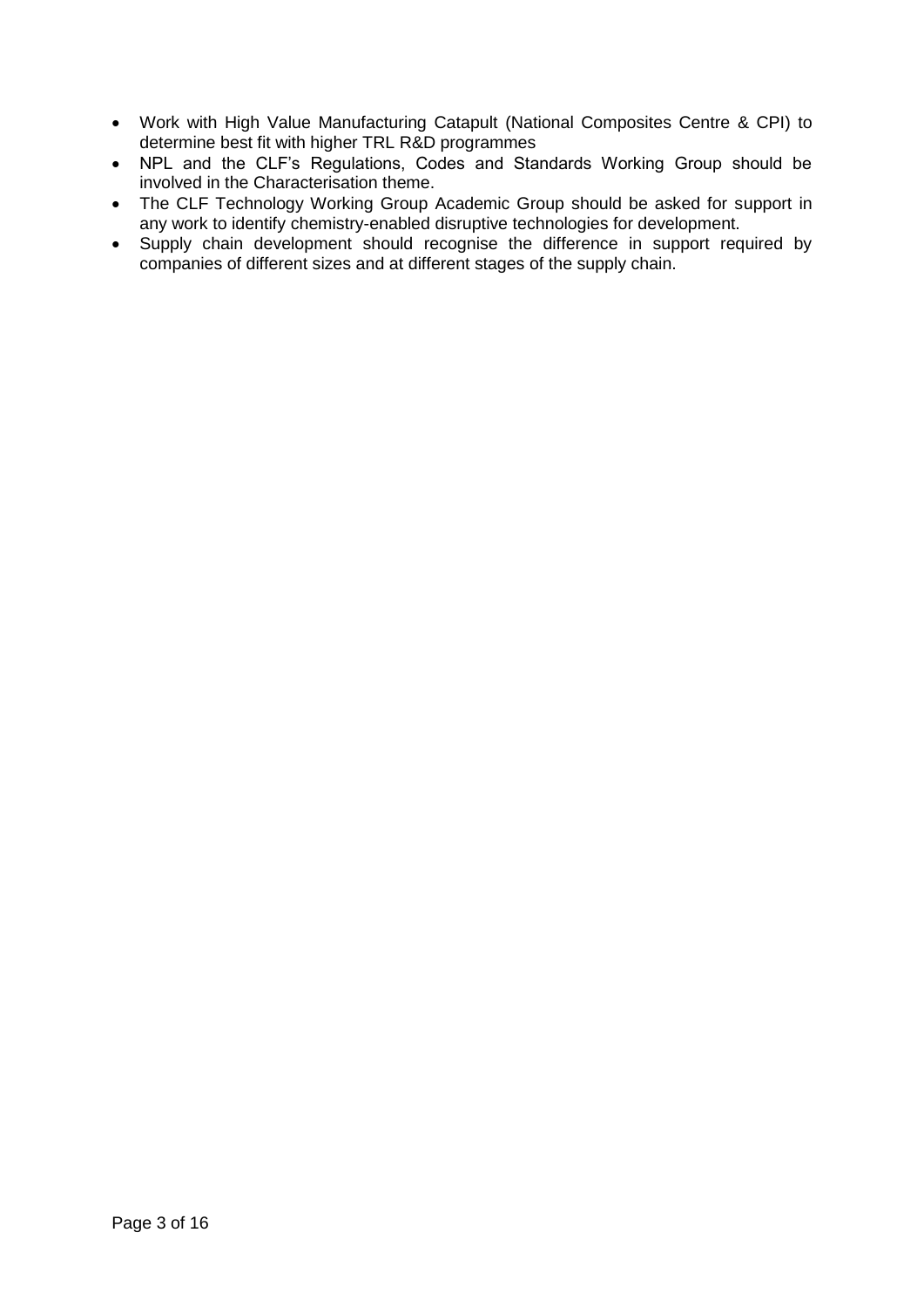## <span id="page-3-0"></span>2. Introduction and Background

The Composites Leadership Forum (CLF) has, for the past two years, been working on a refresh of the 2009 UK Composites Strategy, which will be issued in 2015. This work has included an industry roadmapping process which has shown that in order to facilitate growth in UK capability to deliver future industrial composite requirements, support should be focused on a set of composite manufacturing clusters. The distinguishing characteristics of these clusters are driven by scale factors: product performance, physical size and production rate. The similarities within the clusters are in use of production technologies, supply chain configuration, cost models and skill requirements. Figure 1 shows the manufacturing clusters, their characteristics and the industry sectors in which their market opportunities lie.





The manufacturing cluster strategy will:

- Enable sectors within each cluster to benefit from knowledge transfer and to develop cross-sector collaborative research and innovation.
- Identify shared investment opportunities within manufacturing clusters.
- Lead to accelerated commercialisation, a more competitive multi-sector supply chain and facilitate the greater application of composite materials.
- Deliver greater impact in shorter timescales from available public funding.

The strategy will also indicate the form of action recommended by the CLF in each of the clusters where:

- "Deliver" indicates support is required to maintain and support growth in sectors which are already using composites.
- "Develop" requires support for technology and supply chain development to capture immediate market opportunities.
- "Diversify" indicates that the UK requires information and development to understand and develop capability to take advantage of opportunities for the use of composites in new applications and sectors.

Detailed analysis has been performed of the challenges and technology requirements within each of these clusters to deliver the required products and ensure the UK wins market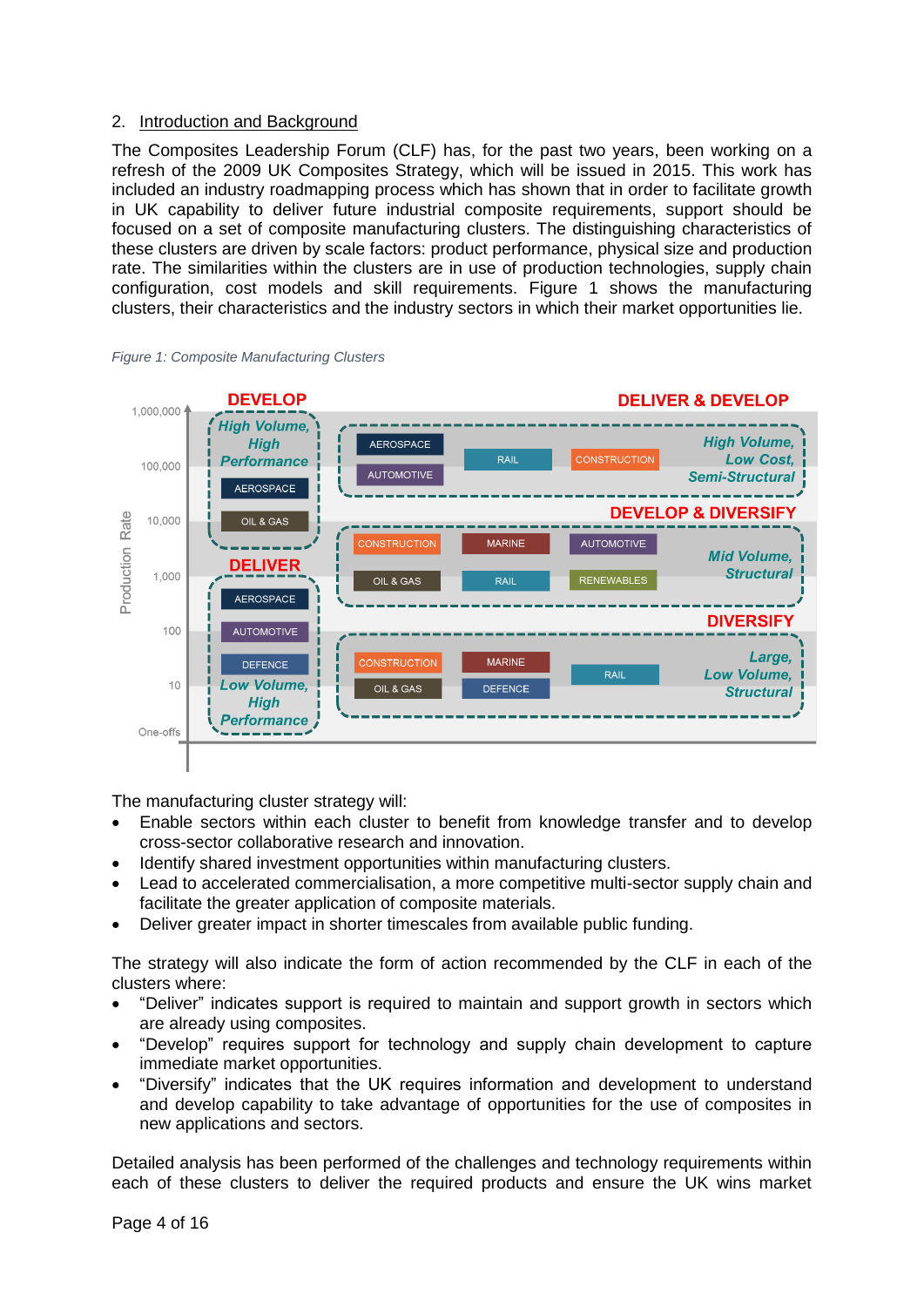share. This information has provided the overarching principles of the strategy and the delivery mechanisms are currently being determined.

Alongside this, the Chemistry Growth Partnership (CGP) has also developed its strategy, which has three priorities:

- Securing competitive energy and feedstocks.
- Accelerating innovation.
- Rebuilding the UK chemistry supply chains.

The Chemistry Growth Partnership approached the Technology Working Group of the CLF with an offer of support to ensure:

- Communication of drivers and challenges for growth, i.e. where/when new materials are required.
- Alignment of new materials insights with industry growth ambitions.
- Identification of needs where UK Materials Chemistry can enhance the value chain and provide opportunities to accelerate impact.
- Expansion of the Composites UK technology roadmap to include Materials Chemistry contribution to strategy.

Work done by the Knowledge Centre for Materials Chemistry identified areas that the Chemistry Community felt should be areas of focus to facilitate development in the Composites Industry:

- Design, synthesis, and reactivity of matrix resins.
- Surface chemistry, joining and repair.
- Fibres for future needs.
- Formulation and chemical processing.
- Multi-scale modelling and simulation.
- Prototyping for new material technologies.

The Chemistry Growth Partnership and CLF have agreed to work together to understand how areas of focus can be developed into specific programmes of research and development by the Chemistry Community considering the challenges identified, as above, and working collaboratively with the Composites Community. It is believed that through these specific programmes of research, these challenges can be turned into opportunities in terms of innovation and supply chain development for the Chemistry-using Industry.

This report describes a process that was put in place working primarily with chemistry and materials suppliers to identify programmes of chemistry research and recommendations that would support development of the UK Composites Industry.

#### <span id="page-4-0"></span>3. The Process Undertaken

Although ultimately the intention was to use a workshop to gather opinions from across the chemistry community, experience indicated that time during a workshop is optimised if a 'strawman' is developed beforehand and presented for debate and modification.

The strawman was developed ahead of the workshop through a small number of interviews with a group of industrial representatives from different parts of the chemistry community. The sections below describe this process and the subsequent workshop.

#### 3.1. Interviews and Analysis

<span id="page-4-1"></span>The interviewees, who were selected to provide a wide-ranging view across the chemistryusing sectors, are identified in Appendix 2 within the 'Interview' column. Ahead of the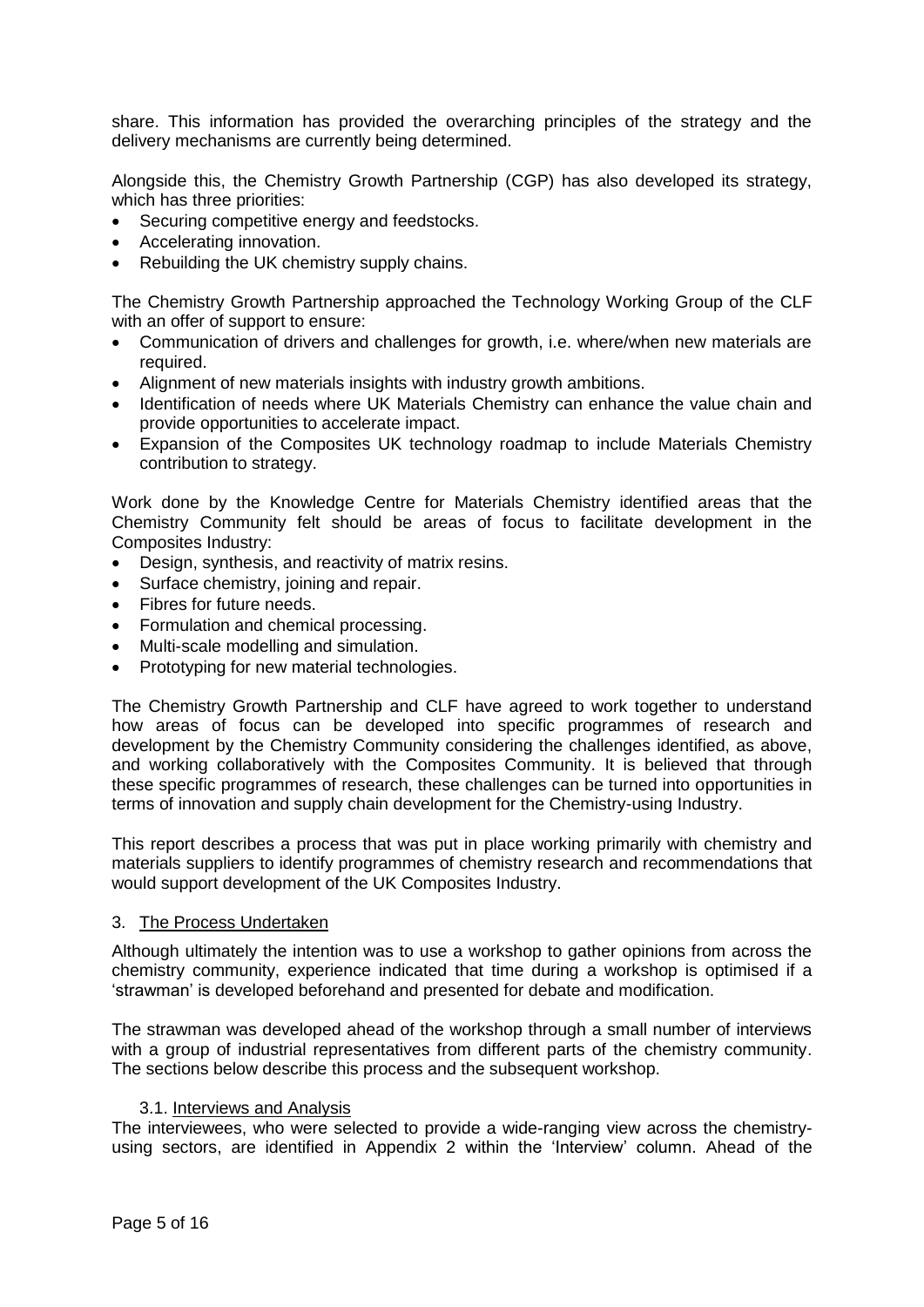interviews, a document was prepared to help guide the discussions, which consisted of a table for each Manufacturing Cluster.

Analysis of the Manufacturing Clusters model had allowed identification of the challenges faced by each of them. Each table therefore consisted of cluster requirements along the vertical axis and chemistry areas of focus, as described above, along the top. Some suggestions of solutions to the challenges which had been suggested by the composites community were included to help discussions. The template for this structure is shown in [Table 1.](#page-5-0)

| Challenge   |                        |  | Example solution suggested Solutions |                          |  | aligned |  | with | Other     |
|-------------|------------------------|--|--------------------------------------|--------------------------|--|---------|--|------|-----------|
|             | by composite community |  |                                      | chemistry areas of focus |  |         |  |      | solutions |
| Challenge 1 |                        |  |                                      |                          |  |         |  |      |           |
| Challenge 2 |                        |  |                                      |                          |  |         |  |      |           |
| Challenge 3 |                        |  |                                      |                          |  |         |  |      |           |

<span id="page-5-0"></span>*Table 1: Template structure used for interview process.*

During the interviews, participants were asked to either consider the challenges faced and suggest solutions from within the areas of focus, or consider the areas of focus and suggest challenges they might help solve.

Analysis of the responses to the interview identified common themes and a need for a programme of work, as shown in [Figure 2,](#page-5-1) with a virtual stream of work focussed on molecular design of materials and a physical stream, which should progress in parallel and interact and exchange information.

<span id="page-5-1"></span>



The virtual stream will ensure the UK can differentiate itself and accelerate innovation by substantially advancing our ability to model material properties and predict performance from nano scale to product level by combining chemistry and thermodynamic approaches. The physical stream will develop technology, provide scientific understanding and integrate the advances in multi-scale modelling and design of composite materials with the issues named above in [Figure 2](#page-5-1) highlighted under five main themes.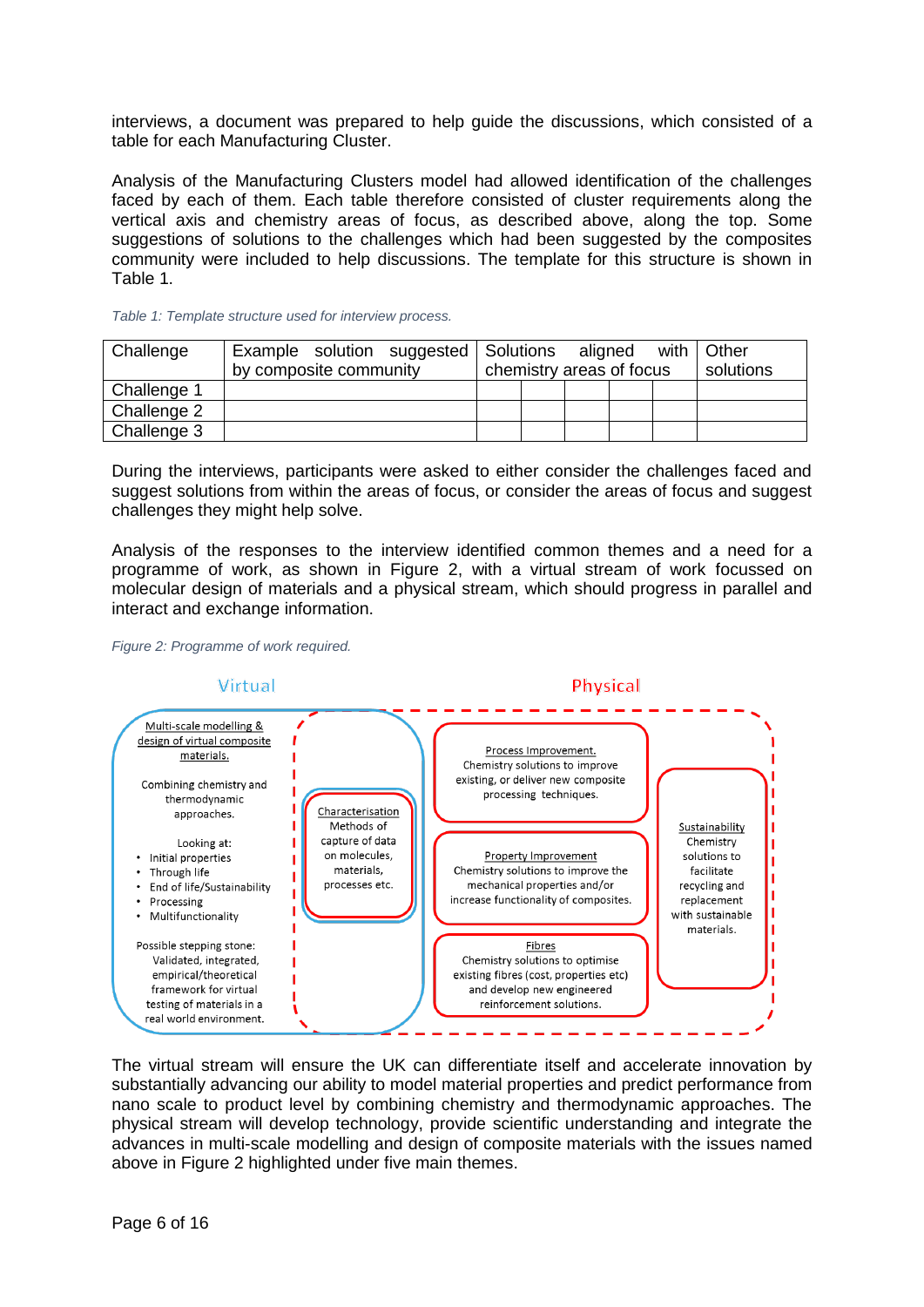To facilitate presentation at the workshop, one slide for each of the 5 physical and 1 virtual themes was produced. These presented; a brief explanation of the topic, R&D topics to be covered and organisations with specialities or existing programmes in this area. These are shown in Appendix 3.

### 3.2. Workshop

<span id="page-6-0"></span>The workshop was held in Birmingham on 28<sup>th</sup> April 2015. The table in Appendix 2 lists the people invited, with those that attended indicated in the column 'Attended workshop'.

After a presentation on the CLF, the CGP and the process being conducted, attendees were split into two groups and, in two sessions, asked to debate and feedback on:

- The overall programme of work and the streams contained within.
- The individual themes providing more detail of the work to be included and the organisations that should be involved.

For future audit purposes, the comments made on the day were captured and recorded in an Excel spreadsheet, along with information about who made which comments. The presentations given on the day, plus the comments made (anonymised) were sent out all interested parties listed in Appendix 2 to allow for extra comments to be recorded. Those that provided input are shown in the 'Input after workshop' column in Appendix 2.

#### <span id="page-6-1"></span>4. Results of Consultation.

The feedback from the first discussion session on the overall programme of work was positive, with no major alterations to the suggested streams or themes suggested.

The bullet points below list comments made during this discussion:

- The virtual side of the proposed programme is potentially large and with ambitious long term goals dependent on concerted advances in related materials technologies, But this is not necessarily a bad thing – example provided was Materials Genome Initiative (e.g. see<https://www.whitehouse.gov/mgi>). The key is to split the project into short and long term goals and ensure maximum synergy with related programmes of work. The shortterm goals should provide credibility and delivery to industry, starting with developments building on current state-of-the-art modelling capabilities and current challenges. The longer term goals will deliver ambitious and potentially disruptive technologies and solutions.
- Helpful if a development roadmap can be constructed a possible future workshop theme with the right stakeholders. This could then be validated/optimised alongside the Physical stream where similar techniques could be employed.
- There were several comments specifically about the data generation aspect of the virtual stream:
	- $\circ$  The process should start with the publically available data for molecular level design – there are data mining facilities (e.g. at Hartree Centre) that could facilitate access to existing databases such as the EPSRC crystallography database.
	- $\circ$  Sharing of data on materials will be required to facilitate the development of next generation computational models and code; for publicly funded research this can be facilitated by using model systems as opposed to commercial materials and formulations
	- o Business models for industry collaboration on application of advanced computational modelling are being developed in other industry sectors (e.g. pharmaceutical formulation) and may be relevant here
- There has to be a well thought out link between the physical and virtual streams. Perhaps by working with development roadmaps as described above for the virtual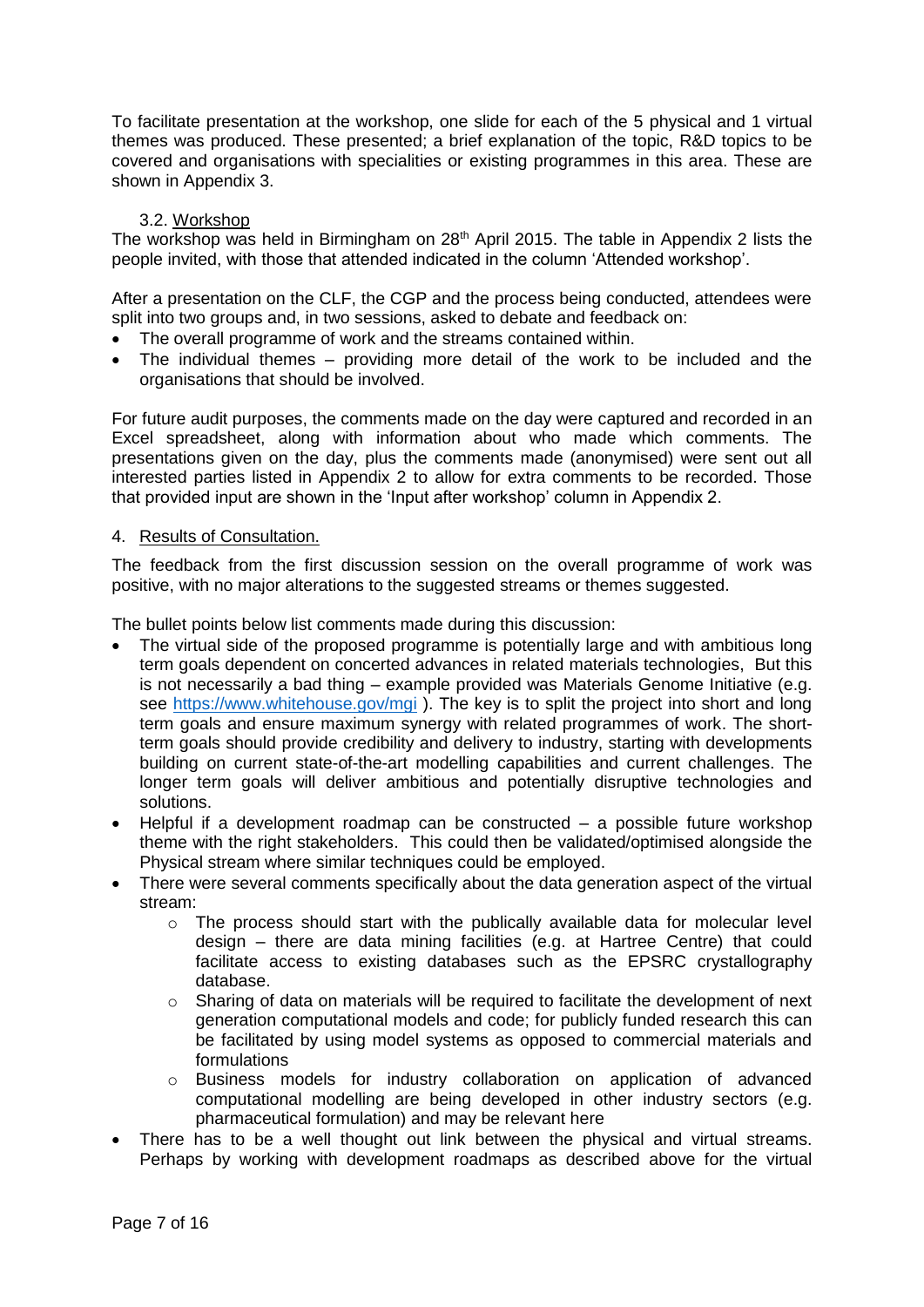stream. Also could be a great fit for industry-aligned chemistry labs to provide, such as the Materials Innovation Factory at Liverpool University?

- As well as technology development, there needs to be support for scale-up, materials manufacture and development of the supply chain alongside, otherwise this becomes a barrier to growth. This support needs to recognise that different sizes of companies have different requirements:
	- $\circ$  SMEs need to have the opportunities de-risked somewhat and support to help them manage their time effectively. Initiatives such as the HVM Catapult SME support may be a way to help.
	- o Medium size innovator companies bringing new materials innovations to market need introductions to the right people in the OEMs, which generally tends to be people working on future products (R&D) rather than the procurement people.
- Need well defined leadership to drive this forward.
- There needs to be a clear approach with regard to IP to avoid it becoming a barrier. Look to Germany for good examples e.g. SME focus on support for commercialisation of new technology.
- New materials innovations need to consider potential barriers for technology commercialisation with standards, regulatory directives and legislation – e.g. no-one has yet produced graphene at volumes about 1 tonne per year, therefore they have not yet had to comply with REACH. Need to consider scope carefully e.g. just UK or wider EU landscape.
- One area of growing need where the UK once held a leading position is in high performance fibres – specifically in carbon fibre development and manufacture. There is now a gap in UK capability and ideas are in development to address this.
- Much of the development of these ideas has been around industrial requirements. The UK also needs to consider as part of a balanced approach if/how it will identify and support potentially disruptive materials chemistry innovations which deliver groundbreaking solutions that industry currently either cannot imagine or do not know they need and with impacts likely to occur on longer timescales e.g. 15-20 years.
- The HVM Catapult, and particularly the NCC can play a key role in helping to advise chemistry-using companies on real-life materials challenges and the provision of feedback of feedback on new materials options
- <span id="page-7-0"></span>5. Discussion

The discussions held as part of this study have led the author to believe that the virtual stream within this programme of work has the potential to deliver the most ground-breaking change in the interaction between the UK Chemistry and Composite communities. Improved modelling and simulation capability in the chemistry and physics of composites, and the materials of which they comprise, will lead to improved understanding and ability to design and produce to the required initial and through-life properties composites. With innovative integration of such capability with the design and manufacture of composite products, this has the potential to provide the UK with an improved likelihood of achieving a greater share of the potential UK and global market in composites.

Data compiled by the National Composites Centre in a report commissioned by UK Trade & Investment has used discussions with OEMs and the supply chain to predict the future UK market for composites. This has been broken down into three types of opportunities/actions required:

- 'Deliver' industries that understand and use composites, where the market is well understood, but continued development is required to stay ahead of the competition.
- 'Develop' industries where there is a current, and in some cases urgent usually driven by legislation, need to develop composite know-how and application.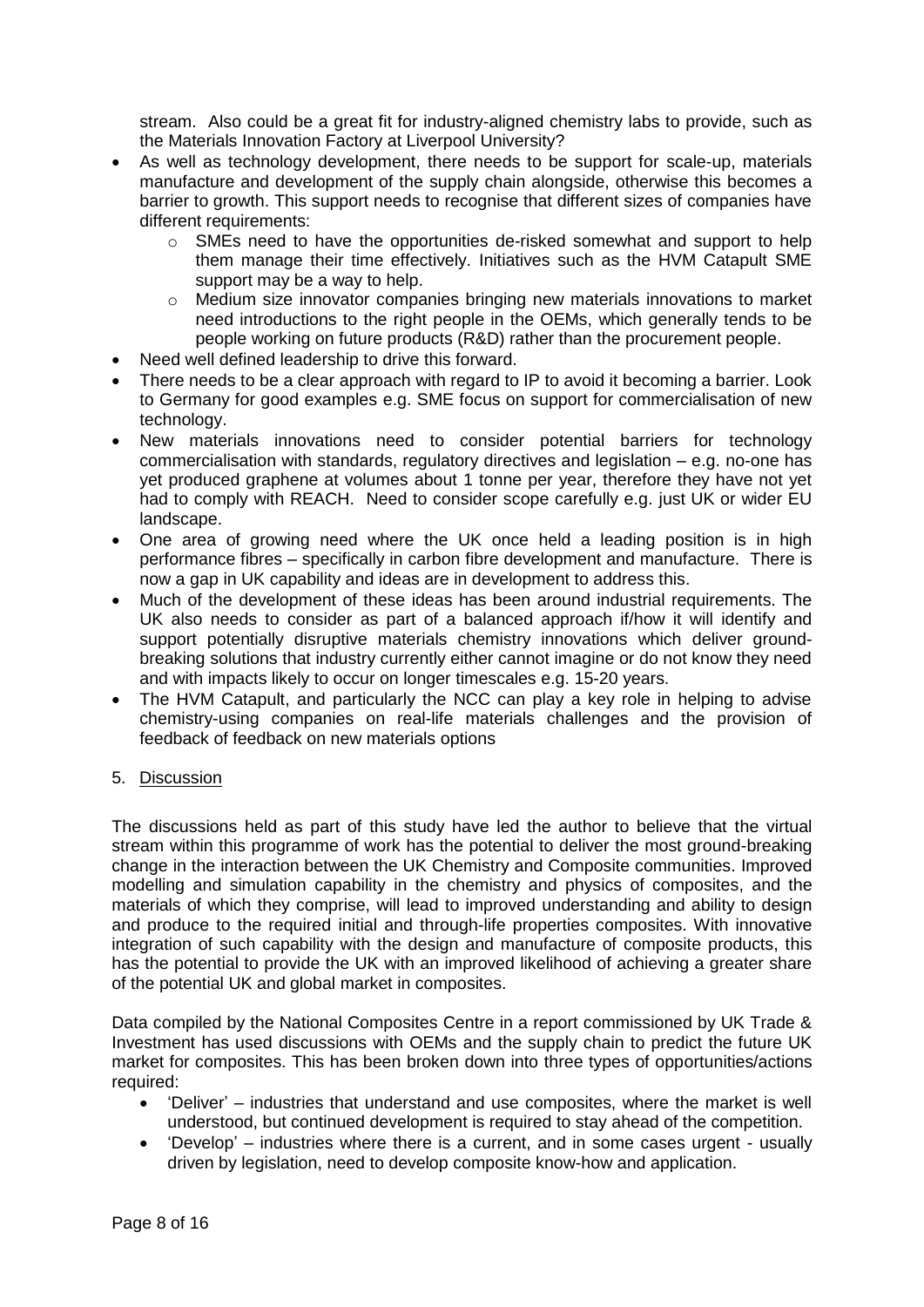'Diversify' – industries that current use relatively modest amounts of composites and in which there are currently barriers preventing OEMs and/or the supply chain recognising or planning for potential significant future growth in applications.

The graphs shown below provide estimates of the potential value to the UK economy of these three types of opportunities and therefore help us evaluate the sale of the potential market that development of this capability could support. In these graphs, the bold colours represent predictions from OEMs and supply chain for the future production of composite products in the UK – lower and upper values are provided. The grey colour represents extra growth factors that, for a variety of reasons, may not be accounted for in OEM and supply chain predictions.

It can be seen that both the Deliver graph and the Develop graph have some uncertainty in future (2030) supply chain predictions (difference between lower and upper estimates, not including the grey 'growth factor') because they understand the future market but technology development will be required in order to achieve the full potential market. The proposed virtual know-how development will increase the speed and reduce the cost of technology and process development to help achieve the foreseen market (£5.5bn in the Deliver market and £6.1bn in the Develop market).

In the case of the Diversify graph, the supply chain and OEMs do not yet see the technology developments that could help them overcome existing application barriers, but the large growth factor indicates the potential market should these barriers be overcome. The proposed virtual know-how development will undoubtedly allow new composites to be designed and produced cost effectively that overcome existing barriers and open up the full market, including the growth factor, to reach a total of more than £7bn.



*Figure 3: Graphs showing future production potential for UK composites product as defined in the forthcoming UK Composites Strategy.*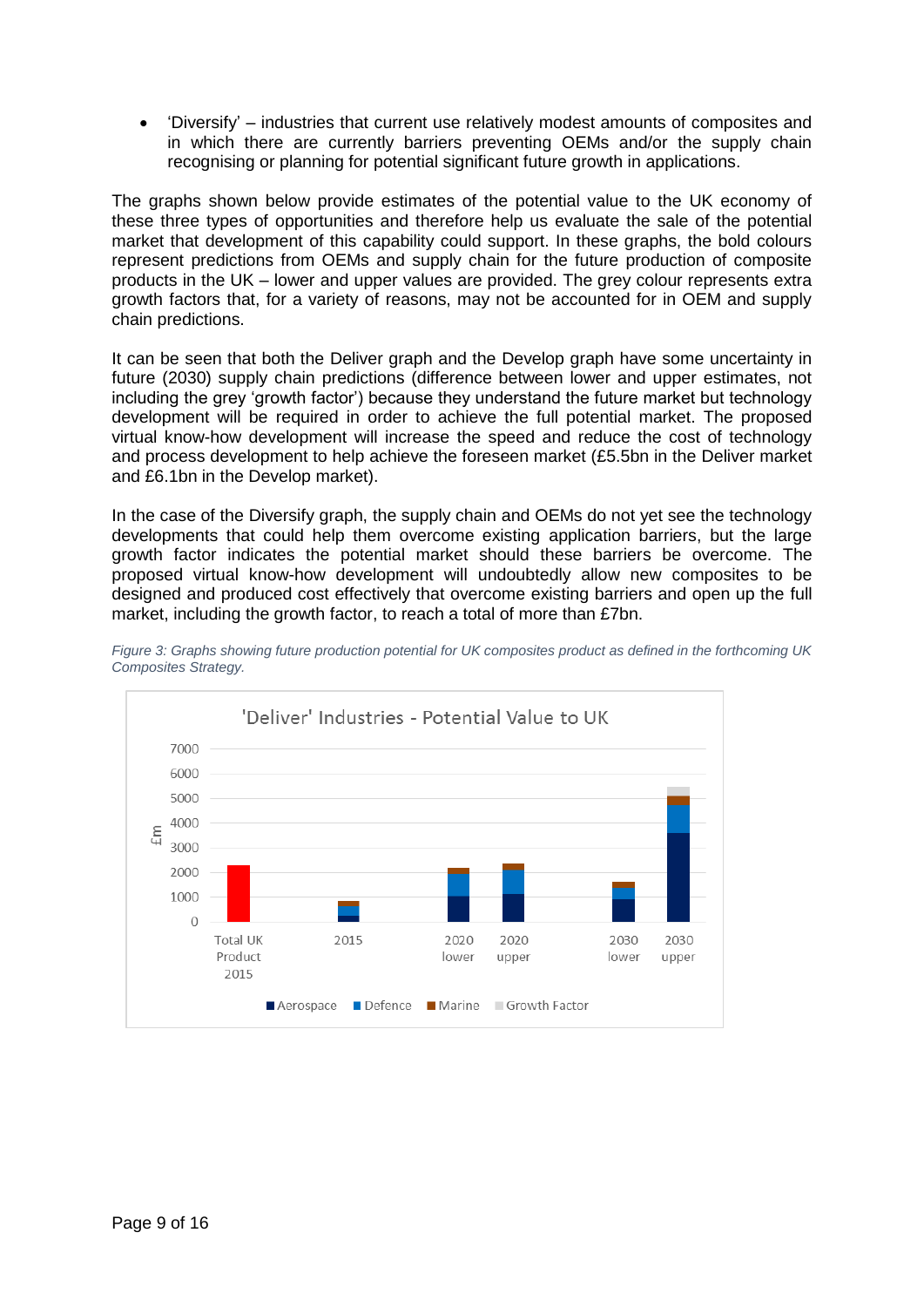



It is clear that the companies that provided input to this process see the need for, and value in, development of a multi-scale quantitative chemical and processing model that facilitates innovation through combination of chemistry (monomer/polymer structure), thermodynamics (morphology and structure) and interfaces (matrix/fibre interactions). This multi-scale modelling approach will provide modelling and simulation solutions for these more complex systems which will accelerate design of composite materials and the components used in them, with the ultimate long-term potential of virtual design covering the value chain from molecules to laminates. Initial quick wins would come from accelerated understanding of materials and the solutions for industrial requirements, through linking of multiscale modelling systems to understanding and predicting mechanical performance. This would provide the UK with leading edge capability in designing for initial and through life properties as well as processing know-how and cost reduction. Longer terms goals would include development of new models that don't currently exist (e.g. high temperature performance) or for new functional systems being developed, such as self-healing structures. Therefore, the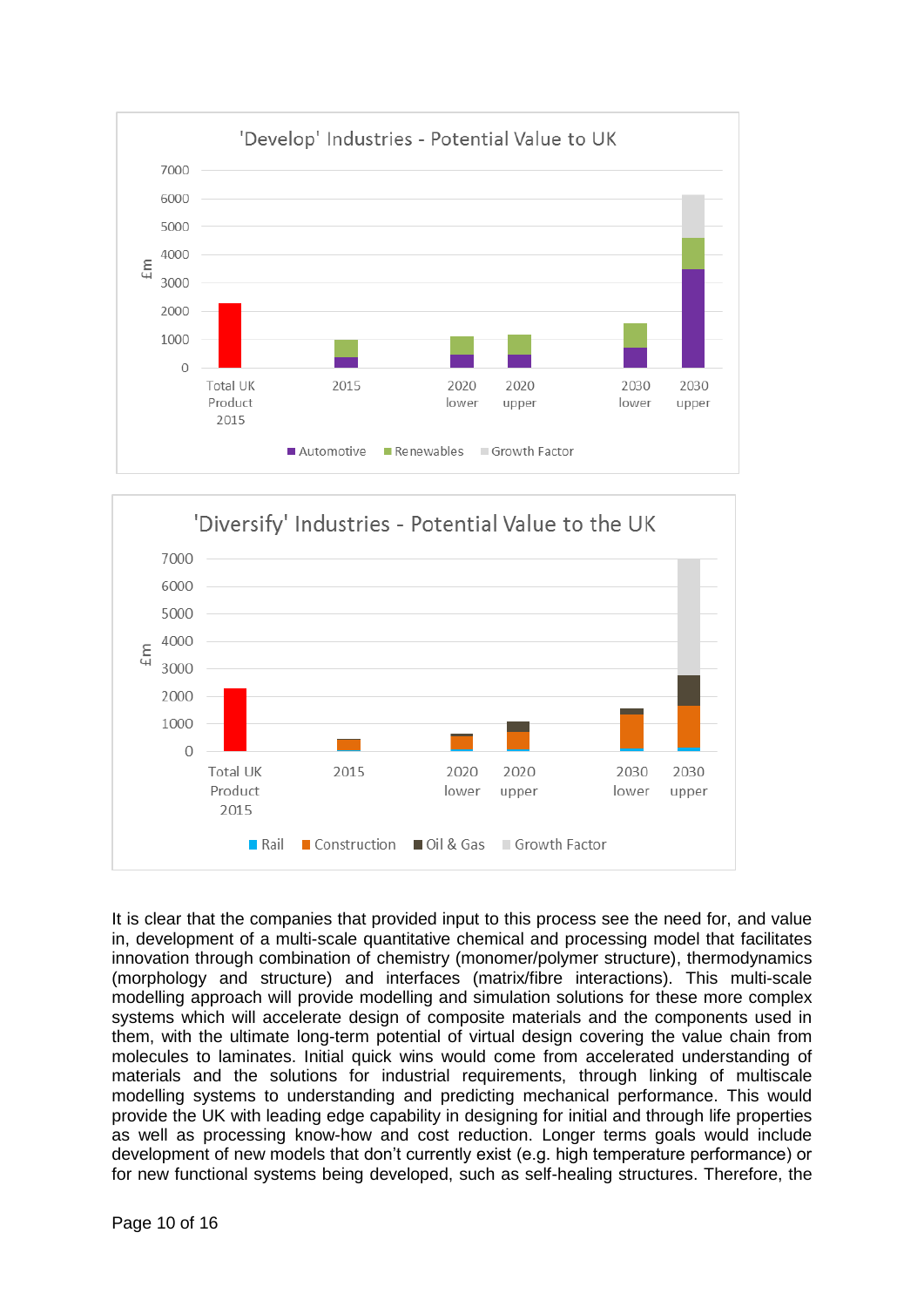industry has an opportunity to sharpen innovation and improve competitiveness by lowering research and development costs and shorten time to market.

Many companies have indicated either openly, or privately, that they are already working at a small scale on development of various parts of this stream. What was also clear during the discussions was that this ongoing work is not linked into the UK's scientific computing community, including capability and funding in high powered computing and accelerated materials discovery and design. This would be essential if this development is to achieve the world-leading status envisaged.

It is therefore suggested that the first step in exploring how to develop the proposed virtual stream would be for the KTN to facilitate engagement between the chemistry and the scientific computing community to explore their capability and priorities, state-of-the-art applications and how they align with the capability development required within the virtual stream. The Hartree facility was represented, and a very active participant, in the workshop held, and could therefore be a very good entry point to explore who within the computing community should be engaged in this process. If after initial engagement and discussion, it was agreed that there was sufficient alignment, a workshop to bring together the chemistry community together with the computing community, including software developers, to discuss development of a virtual programme to facilitate composite material development, taking into account the comments recorded as part of this process, could be a next step.

Potential issues that must be addressed relatively early on in any relationship and discussion between the chemistry and computing communities include data sharing and ownership of IP. A mechanism must be found that allows collaborative work to develop the UK's capability whilst allowing individual organisations to retain the know-how and IP in their products, infrastructure and software. Existing large-scale collaborations in sectors such as pharma provide examples which may be transferable. Also, there will be open data sources such as publications and other databases which will provide a rich source of information for data integration and discovery purposes.

A point worth mentioning is that engagement with a new community, such as the computing community, also opens up the opportunity of new funding streams (for example within different parts of Innovate UK, Research Council etc.) that are focused on IT applications rather than Industry Sectors or Engineering applications.

The description of the virtual stream as delivering the most 'ground-breaking' potential in the long term does not mean that the physical stream of the proposed programme is of any lesser value, or that it requires any less support. It merely indicates the perception gained from discussions was that there is a clear opportunity to leverage fast advancing capabilities in molecular "bottom-up" material design - and that this gap has yet to be recognised by the supply chain in development of next generation composites.

The types of physical R&D proposed and therefore the support that may be sought are covered by many existing Industry Sector strategies and the support mechanisms being developed for these. Thoughts about how to progress the development identified in the physical themes should therefore always look to ongoing support mechanisms first as this has the added benefit of tying the development into end applications.

With this in mind, many of the R&D topics identified within the Process, Property, Fibre and Sustainability themes are developments currently being called for by the Automotive sector. This is the industry sector which currently has the most urgent need for technology and process development, driven by the need to hit emissions and recycling targets. The need from UK OEMs is currently being analysed by the Automotive Council's Manufacturing Group, which is working with the Composites Leadership Forum to develop a proposal to put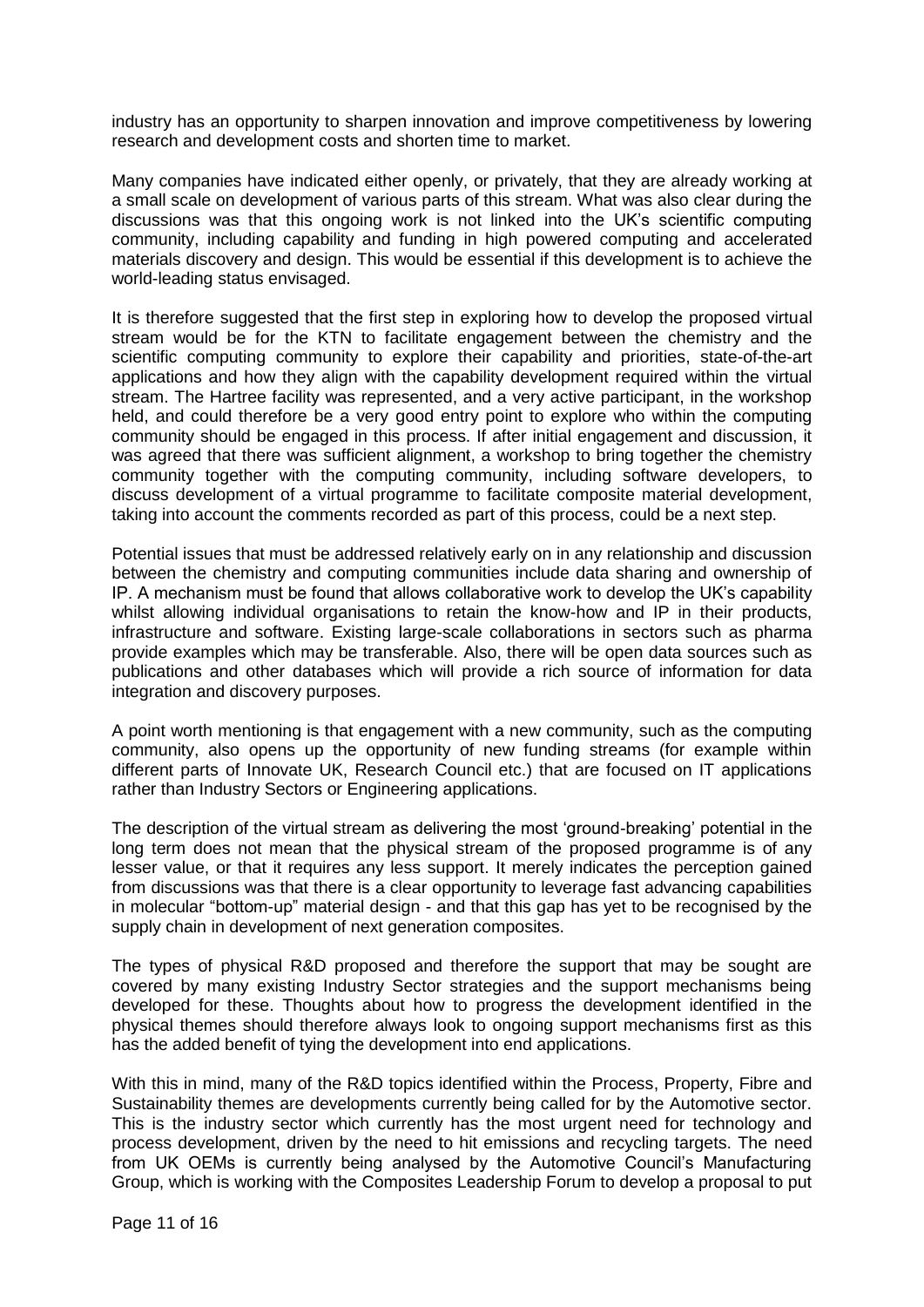in from of UK Govt and funding bodies for significant funding to develop UK capability in "Affordable composite structures and components". This proposal will take advantage of:

- The fact that after the current APC call, the restrictions on what it can fund will be relaxed to include lightweight structure development.
- OLEV have expressed an interested in funding lightweighting capability in the UK.
- Horizon 2020 is expected to issue a call focused on affordable lightweight automotive components taking into account lifecycle.
- Innovate UK calls for proposals 'Integrated Delivery Programme 12: Seeding tomorrow's vehicle technologies today' and 'Developing Advanced Lightweight Vehicles'.

Early stage development of this Automotive led proposal indicates that there are indeed common areas between it and the requirements identified in the work of this report. Innovative chemistry input to the affordable composites proposal would help accelerate the UK's position in this capability. It is therefore suggested that the KTN and CGP work with the Automotive Council's Manufacturing Group to ensure that the chemistry requirement and link within the proposal is well defined, that the potential R&D identified within this report is fed into the process – either to participate directly in the development and delivery of the "Affordable composites and structures proposal" or to define a complementary chemistry R&D programme.

In many cases the innovative technology development proposed within the Physical theme of this proposal could have many applications across different industry sectors. One good example of this is further development of highly functional composite materials, such as those with embedded sensors. This offers a great opportunity for multi-sector technology transfer, commercialisation and the associated revenue generation, but it also means that good communication is required to firstly understand all the opportunities for commercialisation and secondly to ensure that the work proposed here is not duplicating work already being taken forwards within an industry sector strategy.

Development and manufacture of Carbon Fibre (and the next generation materials which have the potential to replace current carbon fibre materials) is an area of UK opportunity which is not currently being addressed despite historic strengths. Developments are needed both in the science (TRL 1-3) and materials innovation (TRL 4-6) to help rebuild UK capability. Options include both UK and European funded programmes, and inward investment instruments.

While the virtual and physical streams have so far been considered in isolation, one of the key points for consideration is the interaction between the two. The physical stream in isolation will deliver benefits to the development of the composites sector, but it is with effective linkage between the virtual and physical streams that the UK will benefit most from ground-breaking development. The models developed in the Virtual stream should be made available to support and accelerate work done in the Physical stream and the understanding generated within the Physical stream should inform the direction and focus of the Virtual stream. On a practical level this raises two points:

1. Characterisation of materials will be crucial to the effective linkage of the Physical and Virtual Molecular Design streams. As stated during the workshop, labs such as the Materials Innovation Factory could play a crucial role in delivering the R&D requirements for new chemistries. Development of standards will play a crucial part in this, therefore the CLF's Regulations, Codes and Standards (RCS) Working Group should also provide support to any work conducted. NPL (who provide the Chairman for the RCS Working Group) would also be a natural partner in this work and may be persuade to lead or even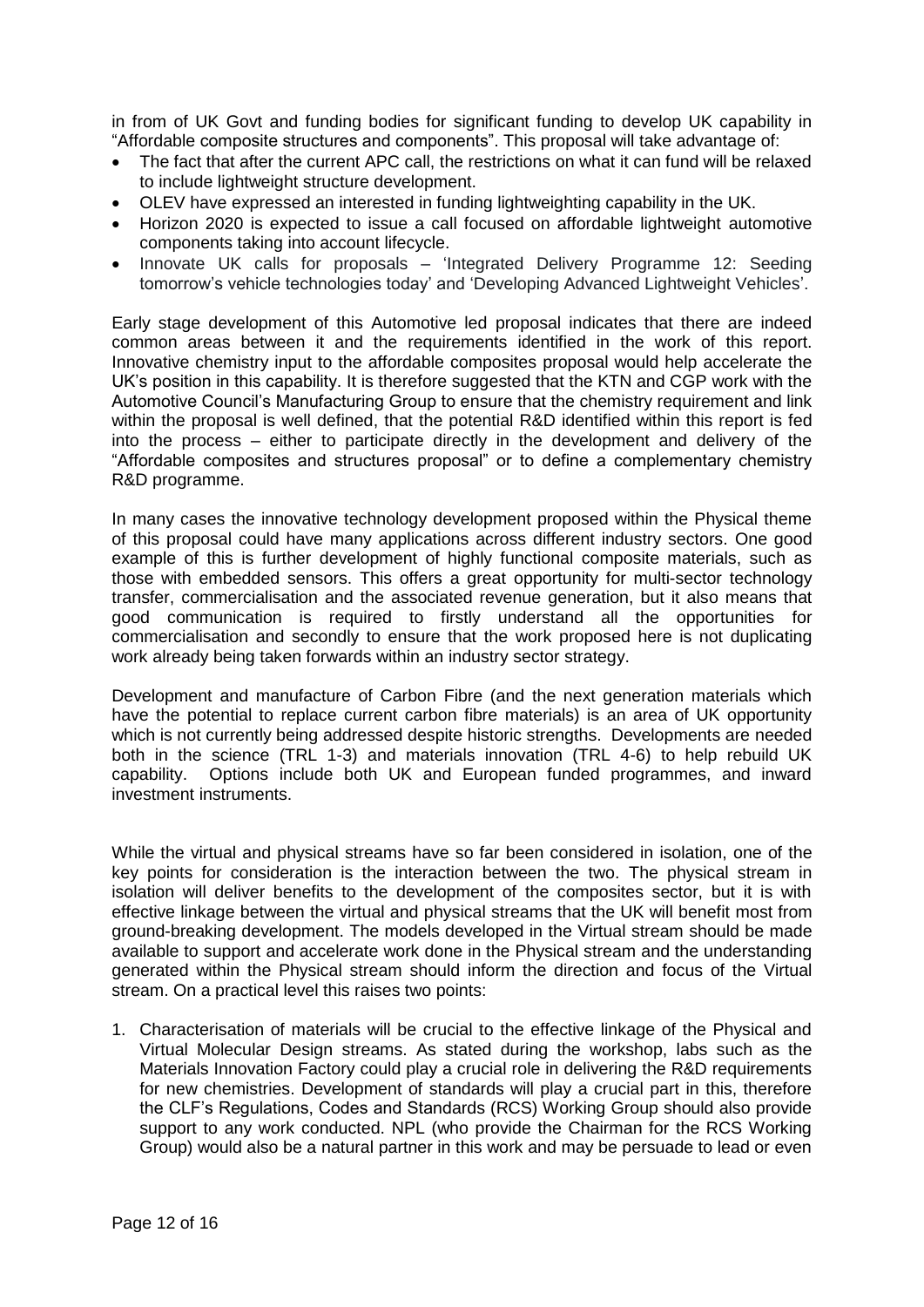fund a programme of work in this area. Both standards for characterisation and standards for the materials themselves should be considered.

2. Capture and storage of information. Both the High Value Manufacturing Catapult's Large Scale Project (LSP) in Composites and the affordable composites proposal have identified Knowledge Management as one of the key areas of focus. This includes the need for mechanisms to capture materials data and composite know-how. The chemistry work in both the physical and virtual streams should engage with these mechanisms to help accelerate technology transfer and new materials innovation.

Ensuring engagement between the two streams of activity also raises the question of co-ordination of the proposed activities and consideration should be given to where responsibility for this lies. Experience gained through the CLF's development of the UK Composites Strategy has shown that if progress is to be made, responsibility needs to be taken by a group who have the need and the resource to drive the work forward – in this first phase of the work it has been by the KTN, through the KCMC. It may be that responsibility is given to one of the CGP working groups, but it will potentially need to engage with others both within CGP, CLF and other organisations. The actions being taken forward to deliver chemistry capability into the composites community will include development requirements across a variety of topics including technology, supply chain, standards/regulations and skills. The comments included in this report about different support requirements for companies of different sizes should be of particular interest to the groups focused on supply chain development.

Finally, a very valid point was raised during the consultation process about the focus of the discussions being on delivering to current industry requirements and neglecting the possibility of development of disruptive chemistry and chemical processing to provide game changing application/solution. The CLF's Technology Working Group has recognised that this needs to be investigated for the composites community, and the chemistry group would like to engage with such a process when the CLF has established an approach. At this stage, should the KCMC wish to investigate this for chemistry input to the Composites Strategy, they could ask for support from the Academic part of the CLF's Technology Working Group.

## <span id="page-12-0"></span>6. Recommendations

.

A set of needs and opportunities for chemistry to contribute to the growth of the UK composites industry have been identified. In this context it should be understood that chemistry is taken to imply the full multi-disciplinary capabilities of the chemistry-using industry i.e. alongside materials science, materials and chemical engineering etc. An overview of the resulting research topics is provided in [Figure 4.](#page-13-0)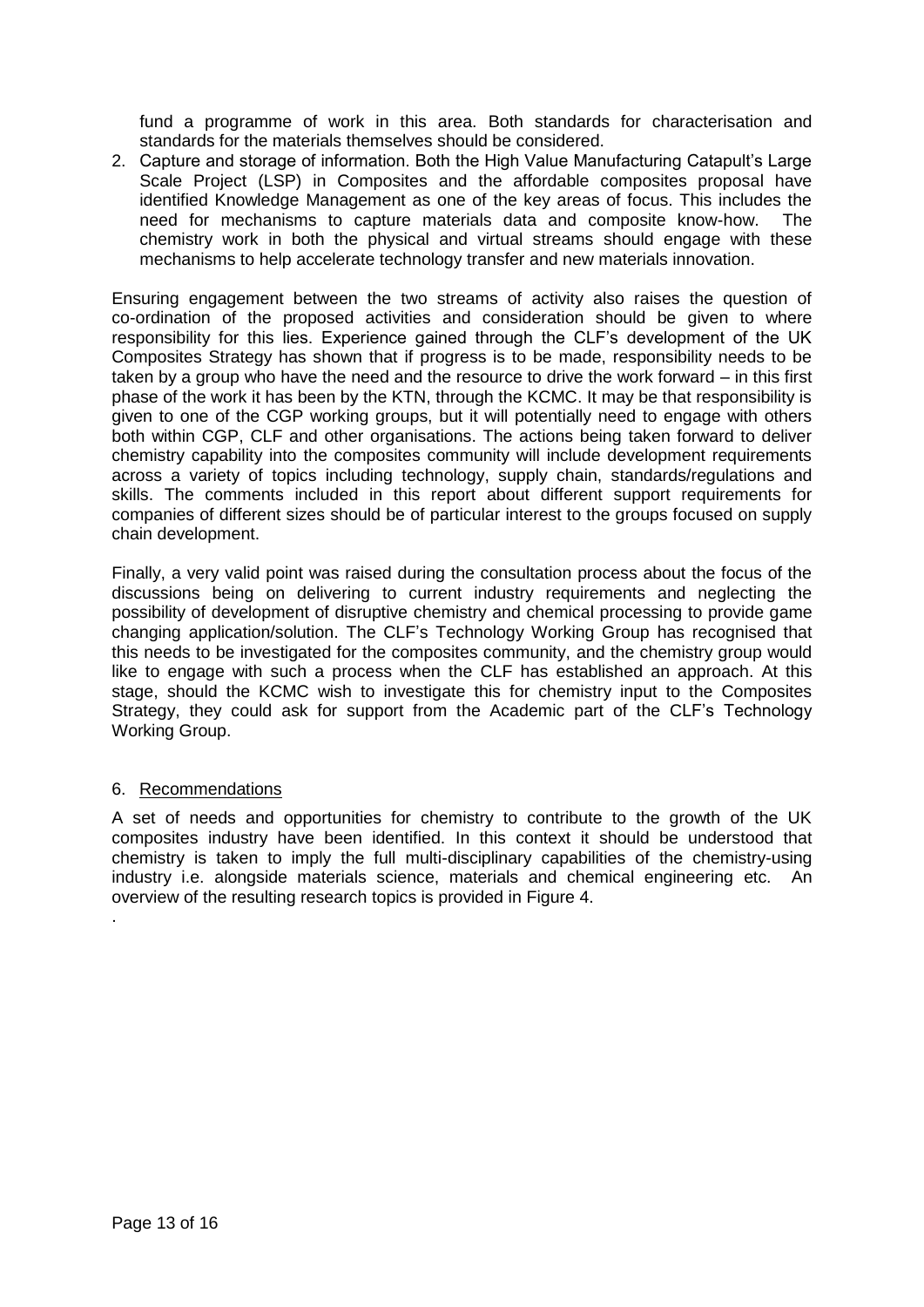<span id="page-13-0"></span>*Figure 4: Proposed programme of work.*



The consultation process previously described allowed capture of detailed recommendations, provided by the chemistry community, on the R&D in the themes within the Virtual and Physical streams that should be taken forward to support the development of the UK Composites industry.

To address these research recommendations, a programme of work should be developed, comprising both cross cutting chemistry themes (e.g. from the virtual stream and fibres), and industry sector aligned themes (e.g. activities to support the automotive sector), with sponsorship from both the UK Composites Leadership Forum and the Chemistry Growth Partnership.

The Materials Chemistry SIG make the following recommendations for the KTN on how this could be taken forward:

- KTN to take responsibility for development of a proposal for the programme of work, recognising that this role requires interaction with and support from other working groups and relevant funding bodies including EPSRC, Innovate UK and the STFC. The first stage of development of this proposal would involve a roadmapping process.
- KTN to facilitate initial engagement, via the Hartree facility, between the chemistry and the scientific computing community to explore their capability and priorities, and how they align with the capability development required within the virtual stream. If there is sufficient alignment and fit with TRL, a workshop to discuss development of a virtual programme to facilitate composite material development could be a next step. It is suggested that one of the key topics to be discussed early on in the formation of this collaboration is the issue of data and IP ownership. ICT funding streams, rather than the usual engineering/manufacturing, may be accessible for any proposed collaborative R&D.
- KTN and CGP work with the Automotive Council's Manufacturing Group to ensure that the chemistry requirement and link within the "Affordable Composite Structures and Components" proposal is well defined, that the potential R&D identified within this report is fed into the process – either to participate directly in the development and delivery of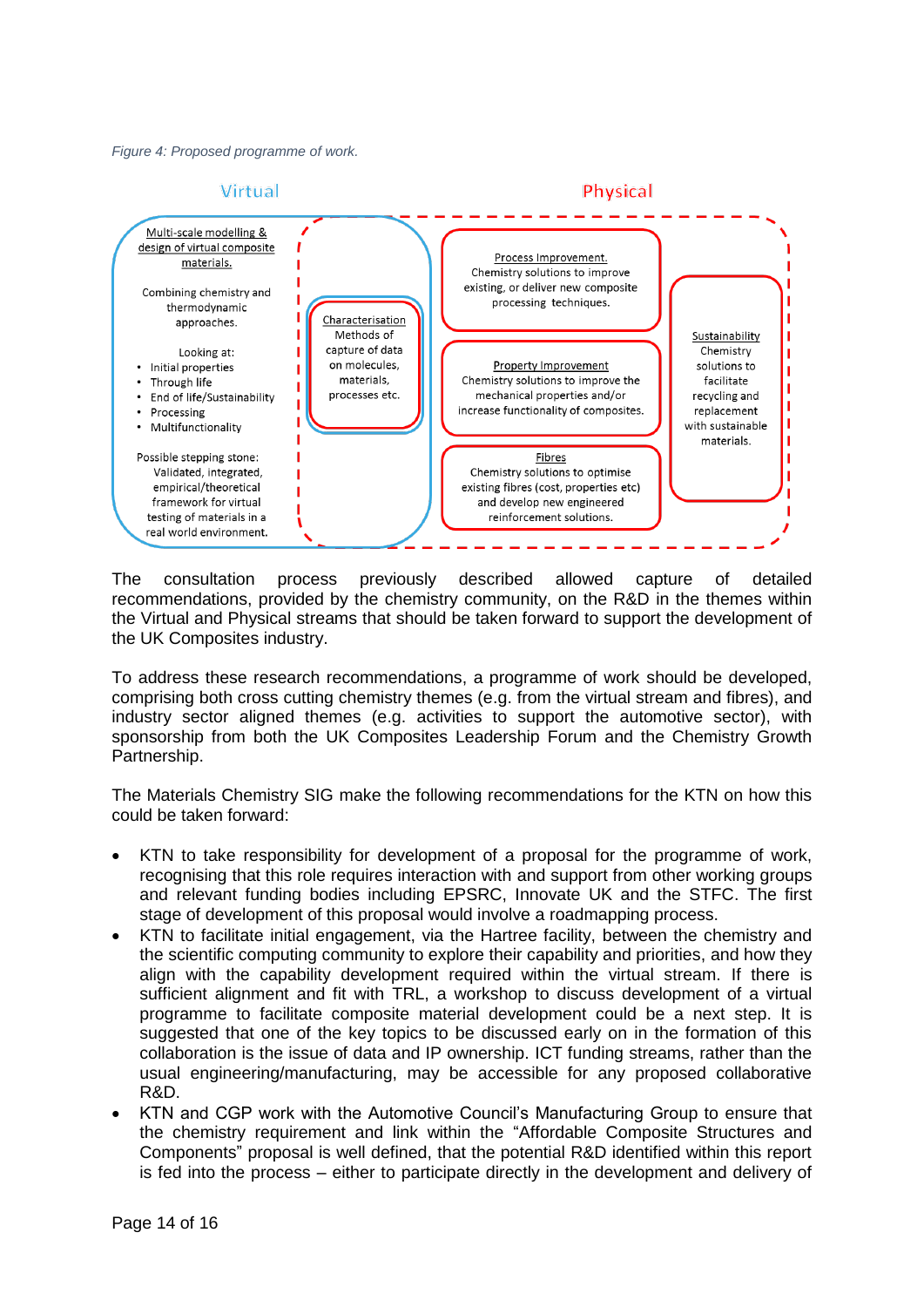the "Affordable composites and structures proposal" or to define a complementary chemistry R&D programme.

Additional activities and approaches for consideration:

- Carbon fibre development and manufacture is a key UK industry priority and KTN should support cross-sector collaborative work (eg with HVM Catapult, UKTI) to facilitate development of UK proposals on affordable carbon fibre production for next generation product needs
- The KTN should ensure best-practice good communication with all industry sectors to understand the possibilities for technology transfer and commercialisation of crosscutting technologies such as functional composites.
- The High Value Manufacturing Catapult's LSP in Composites is expecting to contain a 'Knowledge Management' workstream, which should be involved in any knowledge capture and storage requirements in this programme of work as part of the interaction between the Virtual and Physical streams.
- NPL and the CLF's Regulations, Codes and Standards Working Group should be involved in the Characterisation theme.
- The CLF Technology Working Group Academic Group should be asked for support in any work to identify disruptive technologies for development.
- Supply chain development as part of this programme should recognise the difference in support required by companies of different sizes and at different stages of the supply chain.